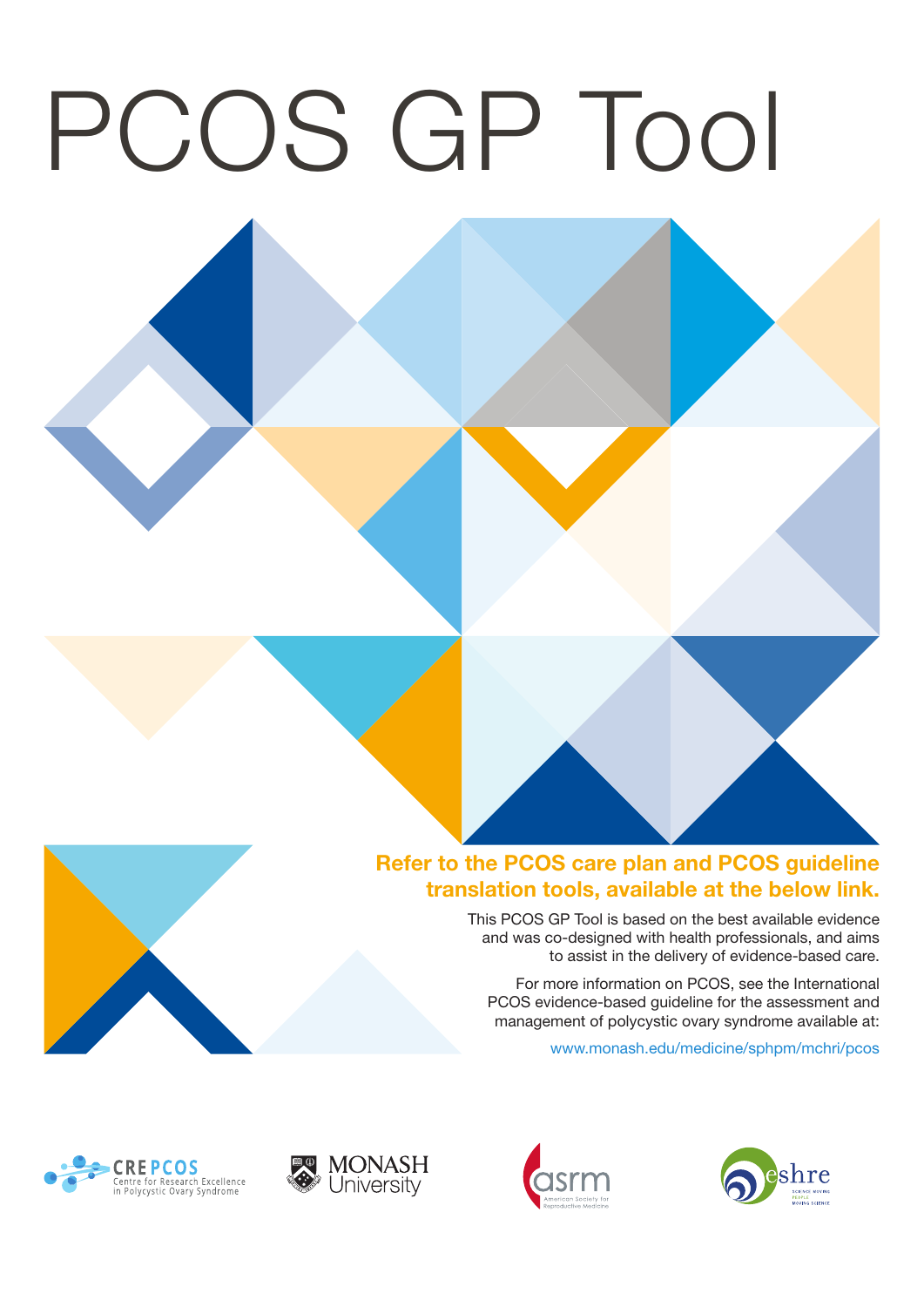# Step 1: Irregular cycles + clinical hyperandrogenism

(exclude other causes) $* =$  diagnosis

# Step 2: If no clinical hyperandrogenism

Test for biochemical hyperandrogenism (exclude other causes) $* =$  diagnosis

# Step 3: If ONLY irregular cycles OR hyperandrogenism

Adolescents ultrasound is not indicated = consider at risk of PCOS and reassess later

Adults - request ultrasound for PCOM, if positive (exclude other causes) $* =$  diagnosis

Exclusion of other causes requires TSH, Prolactin levels, Alopecia Use Ludwig visual score FSH and if clinical status indicates other causes need to be excluded (e.g. CAH, Cushings, adrenal tumours etc)

# Rotterdam diagnostic criteria requires two of:

- 1. Oligo or anovulation
- 2. Clinical and/or biochemical hyperandrogenism (calculated bioavailable, calculated free testosterone, SHBG, FAI)
- 3. Polycystic ovaries on ultrasound\* (and exclusion of other aetiologies such as: thyroid disease, hyperproplactinemia, FSH (if pre-mature menopause is suspected) and non-classic congenital adrenal hyperplasia)
- Vaginal ultrasound is not needed if 1 and 2 are present and not recommended for < 20yrs due to the high incidence of PCOM (Polycystic ovary morphology)

# Irregular periods

Irregular menstrual cycles are defined as:

- normal in the first year post menarche as part of the pubertal transition
- $\bullet$  > 1 to < 3 years post menarche: < 21 or > 45 days
- > 3 years post menarche to perimenopause: < 21 or
- > 35 days or < 8 cycles per year
- $\bullet$  > 1 year post menarche > 90 days for any one cycle
- Primary amenorrhea by age 15 or > 3 years post thelarche (breast development)

When irregular menstrual cycles are present a diagnosis of PCOS should be considered.

# Ethnic variation

Consider ethnic variation in the presentation and manifestations of PCOS, including differences in hirsutism and acanthosis nigricans and in metabolic sequelae including obesity and insulin resistance.

# Clinical hyperandrogenism

# Hirsuitism / Alopecia / Acne

# Goals

Symptom reduction

# Hirsutism

- Be aware of the potentially negative psychosocial impact of clinical hyperandrogensim. Unwanted excess hair growth or female pattern hair loss should be considered important in assessment and management, regardless of apparent clinical severity
- Use standardised visual scales such as the modified Ferriman Gallwey score (mFG) with a level  $\geq 4$  - 6 indicating hirsutism, noting that self-treatment is common and can limit clinical assessment
- The mFG cut-off scores for defining hirsutism are the same across ethnicities – however prevalence and degree of hirsutism severity varies by ethnicity
- Only terminal hairs should be considered in pathological hirsutism, with terminal hairs clinically growing > 5mm in length if untreated, varying in shape and texture and generally being pigmented

Acne No universally accepted visual tool for assessment

# Management

Hirsutism - mGF scale

Note that terminal hair growth has considerable ethnic variability

- Cosmetic options: laser hair removal, depilatory creams, threading, plucking, waxing and electrolysis
- Pharmacological therapy options (6 -12 months to see benefit)
- Combination therapy if ≥ 6 months of OCP is ineffective, consider adding anti-androgen to OCP (Contraception is vital to prevent pregnancy while on anti-androgen medication)

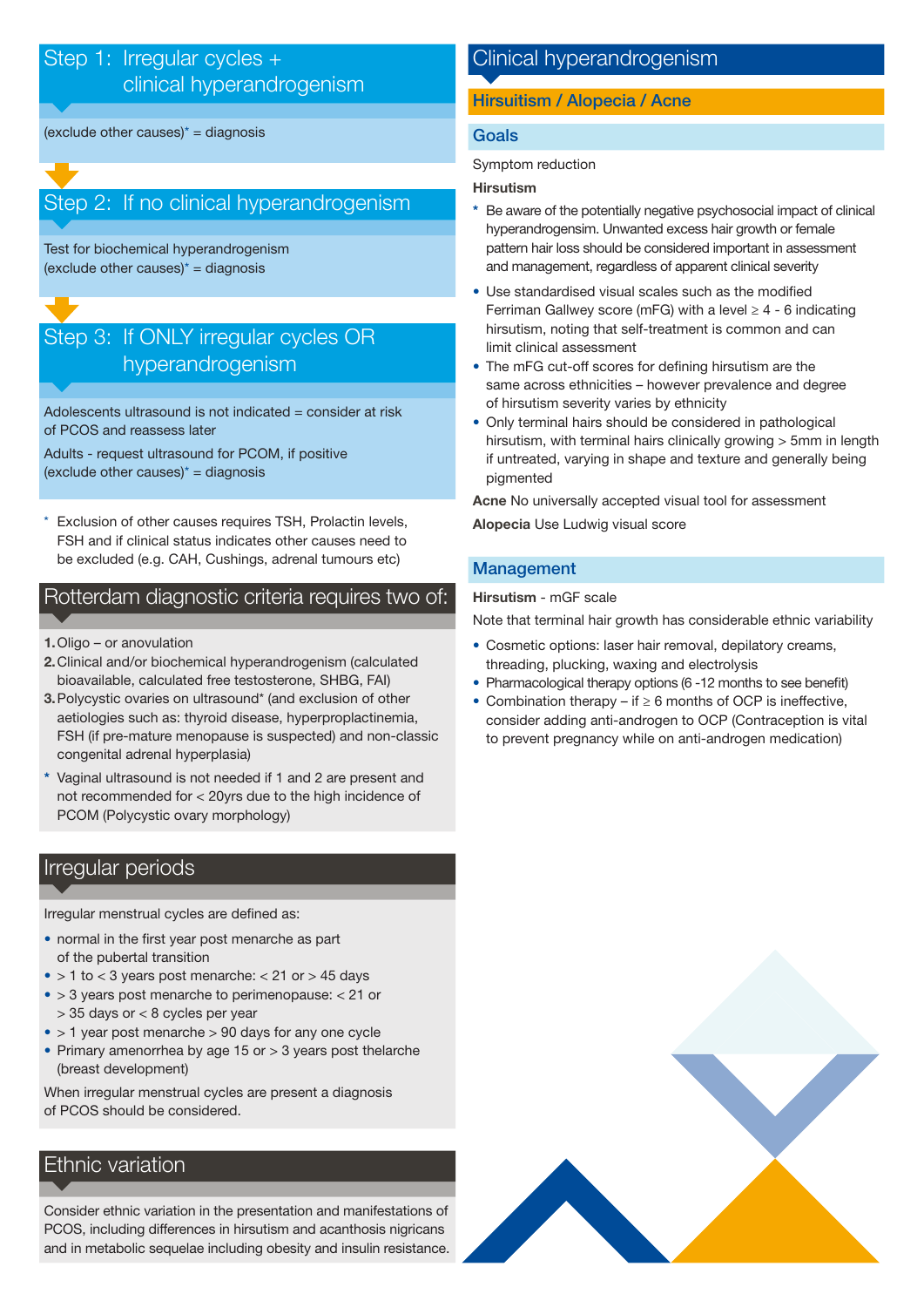# Reproductive

## Irregular Periods

#### Goals

- Regular menstrual cycles
- Reduction of risk of endometrial cancer (2 6 fold increased risk before menopause, however absolute risk low overall)
- Routine ultrasound screening of endometrial thickness in PCOS is not recommended

## Management

- Consider commencing the COCP (In young women make a plan 8 years post menarche to fully assess hormone levels Will need to cease COCP for 3 months prior to assessment)
- If cycles < 4 per year Medrozyprogesterone acetate to induce a withdrawal bleed if pt does not want to commence COCP

#### **Referrals**

GP monitor

#### **Fertility**

# Goals

Family planning Conception if desired Optimise fertility

## Management

- Encourage pt to consider conceiving prior to 35 yrs to allow time for fertility interventions, if needed
- Prevention of weight gain, lifestyle changes, weight loss of 5-10% of total body weight, if needed.

#### **Referrals**

Refer fertility specialist if unable to conceive after lifestyle changes at  $12/12$  if  $<$  35 years or at 6/12 if  $>$  35 years

# Metabolic features

# Cardiovascular Risk Factors

Lipids

Goals

Reduce cardiovascular risk factors

## Management

Lipid profile: baseline, if  $BMI > 25$ 

**Referrals** 

GP to monitor

Cardiovascular Risk Factors

BP

Goals

Target < 85/130

**Management** 

Baseline - every 12 months

**Referrals** 

GP to monitor

# **Psychological**

# Emotional Wellbeing

# Goals

Assess, monitor and manage depression, anxiety, body image and low self esteem

# Management

Assessment of anxiety and or depressive symptoms involves assessment of risk factors, symptoms and severity. Symptoms can be screened using the following stepped approach:

Step 1: Initial questions could include:

Over the last 2 weeks, how often have you been bothered by the following problems:

- feeling down, depressed, or hopeless?
- little interest or pleasure in doing things?
- feeling nervous, anxious or on edge?
- not being able to stop or control worrying?

Step 2: If any of the responses are positive, further screening should involve:

Assessment of risk factors and symptoms using age, culturally and regionally appropriate tools, such as the Patient Health Questionnaire (PHQ) or the Generalised Anxiety Disorder Scale (GAD7), and/or refer to an appropriate professional if positive to any of the screening questions.

# **Referrals**

Consider referral to a psychologist, counselor